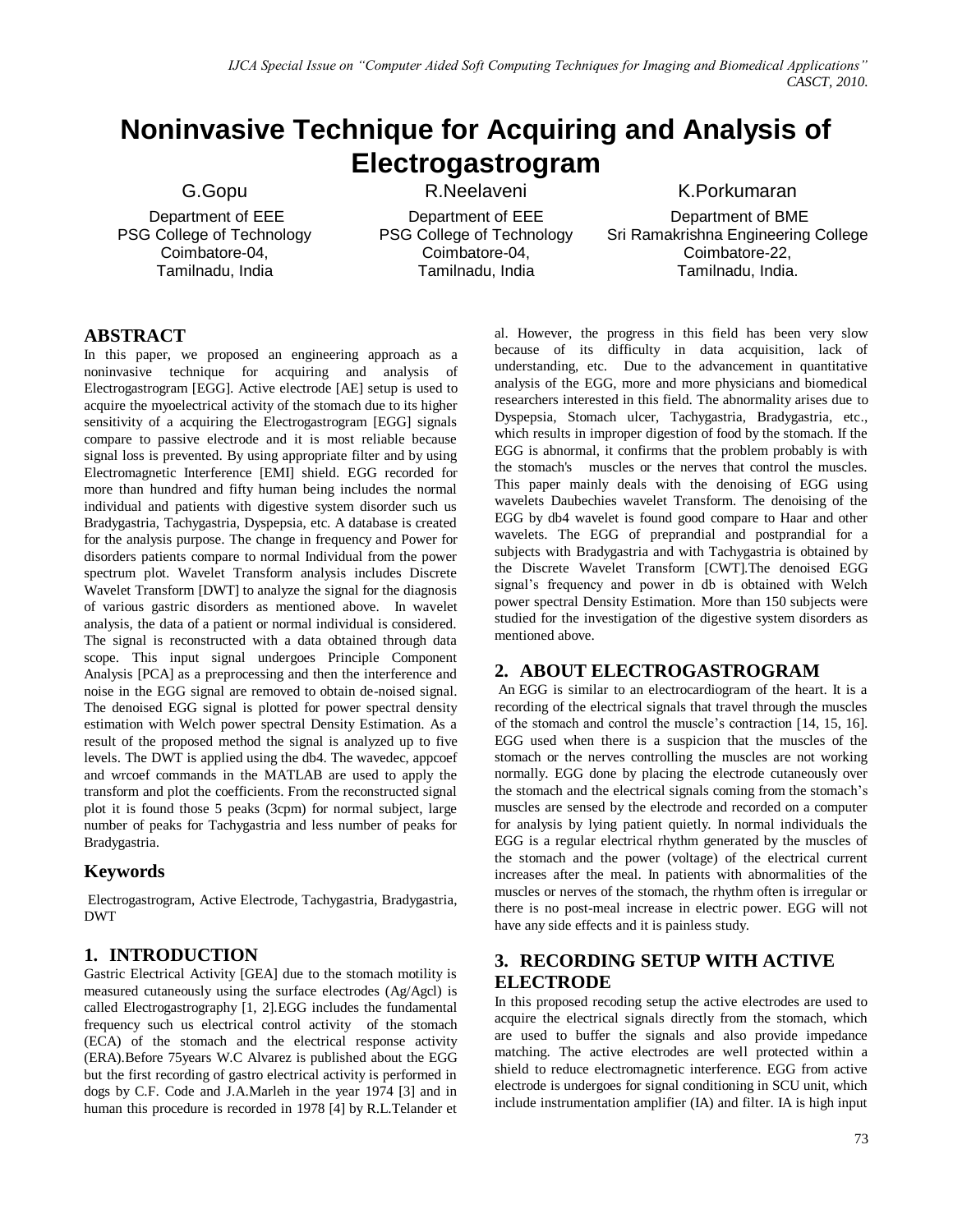impedance and high CMRR about 100 db with variable gain 1 to 10000. The noise due to respiratory, cardiac and other bio signals along with motion artifacts is also acquired with EGG. This is eliminated in the filter section and the frequency range from 1 to 10 cpm of EGG is viewed in the digital storage scope (DSO).The EGG given to data scope to convert the analog form into digital form to store as database in the PC via RS 232 serial interface for analysis and classification to assist the physician in the investigation of digestive system disorder. The general block

#### Stomach



diagram for the above said proposed recoding setup is shown in Figure 1.

Figure 1. General Block Diagram

### **4. ACTIVE ELECTRODE POSITION**

The electrical signals are generally produced in the mid-corpus of the stomach where the electrical activity takes place.

A



The positioning of the Active electrodes for tapping of these signals is as follows as shown Figure 2 (A) and Figure 2 (B) shows the real time acquisition with AE. Two electrodes A and B are placed in the fundus and the mid corpus of the stomach. The third electrode C is placed as ground at the end of the stomach region for patient safety [5, 6, 7].

B



Figure 2. Active Electrodes Positioning for Recording EGG

### **5. MATERIALS AND METHODS**

The outpatient's gastroenterology clinic and the student with disorders were studied for this investigation at biomedical department of our institution and gastroenterology department of a reputed hospital. More than hundred numbers, includes patients, normal subjects in both male and female category of different age groups are participated in this recording [8, 10]. The patients included 40 with Dyspepsia, 45 with Stomach ulcer, and 25 with Nausea, 25 with Bradygastria and 20 with tachygastria are included for this analysis. This acquisition of data started before four years and till date to for strong database. The various categories of the subjects are listed in Table 1.

**Table 1. Sex and Age distribution of patients group**

| <b>Disorders</b>                | <b>Mean Age</b><br>(years) | <b>Male</b> | Female |
|---------------------------------|----------------------------|-------------|--------|
| Dyspepsia<br>$(n=40)$           | 38                         | 24          | 16     |
| Stomach Ulcer<br>$(n=45)$       | 34                         | 26          | 19     |
| Nausea<br>$(n=25)$              | 45                         | 25          | 20     |
| <b>Bradygastria</b><br>$(n=25)$ | 28                         | 15          | 10     |
| Tachygastria<br>$(n=20)$        | 36                         | 12          | 08     |

The electrodes are positioned as described in the section 4 of this paper to record the data after lightly abrade the skin with abrasive pads and the gel is applied to the electrode contact area. The output of the electrode is given to the instrumentation amplifier of the recording setup. The amplified signal undergoes preprocessing and then the data are acquired via data scope and the same is stored as database in the computer for further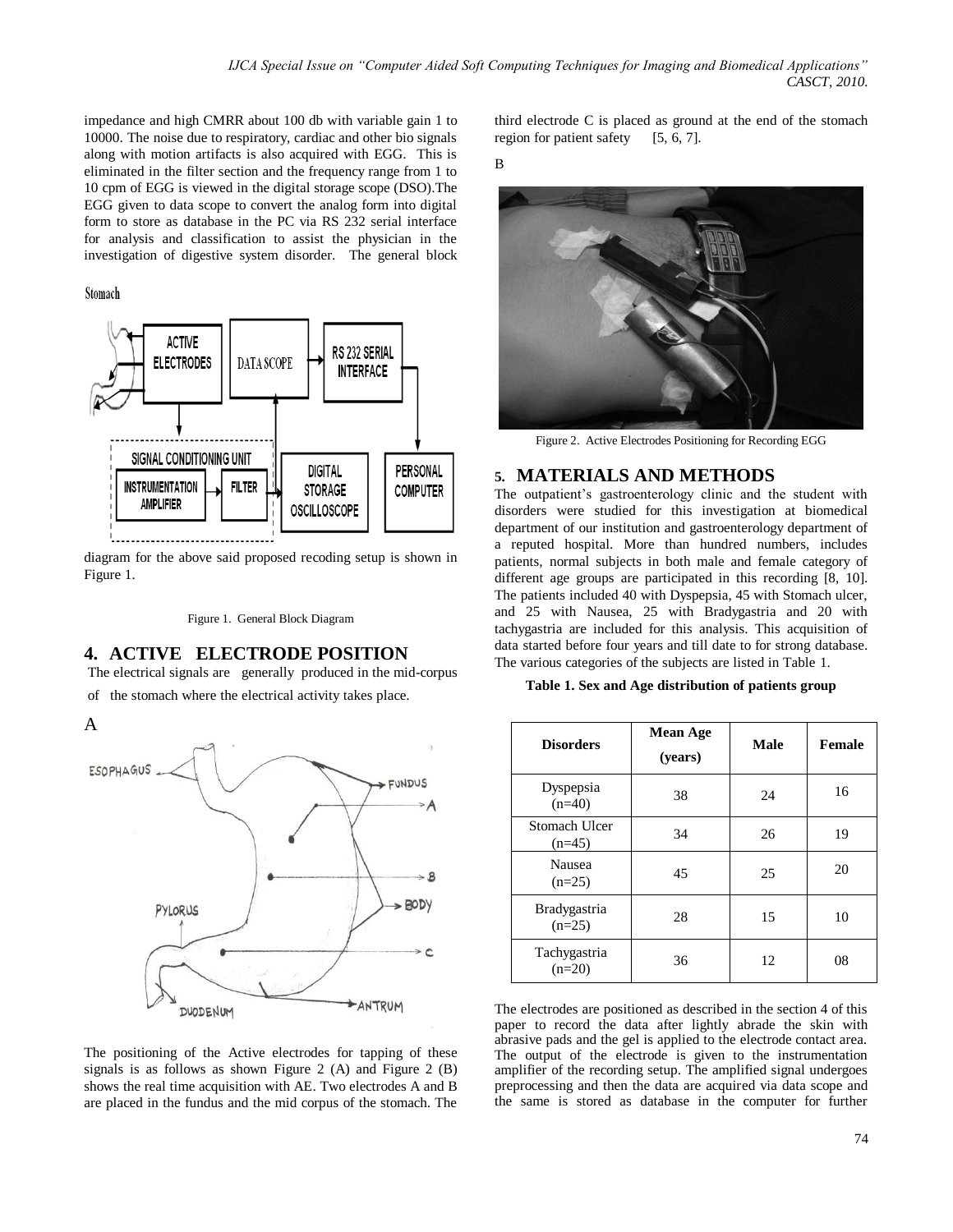analysis. In this paper, EGG data are reconstructed as an original EGG signal and the same is included in the PCA as a preprocessing step to get actual EGG signal. Denoising of the half an hour recorded EGG signal is performed with wavelet denoising technique to find the frequency and power spectrum. The Figure 3 represents the denoising of an EGG signal with Haar wavelet and the Figure 4 represents the denoising of an EGG signal with db4 wavelet. As a finding, the denoising by db4 is better than Haar wavelet.



Figure 3. Denoising of EGG signal with Haar wavelet transforms



Figure 4. Denoising of EGG signal with db4 wavelet transforms

### **6. RESULTS AND DISCUSSION**

Wavelet transform is used to denoise the EGG signal, which increases the reduction of noises from EGG signal, which may be under or above EGG frequency limit. From the database the data analyzed for detecting frequency and power of the EGG signal of the normal subjects and the patients with digestive system disorders after wavelet denoising using Welch power spectral Density Estimation as shown in Figuer.5, which shows the range of frequencies and power for the dyspepsia patient with frequency 0.02344 Hz and power 48.42 db in postprandial condition. In this study, we have used the EGG setup to record myoelectrical activity for the patients suffering from Dyspepsia, Stomach ulcer, tachygastria, bradygastria and normal subjects for

both preprandial and postprandial condition [9, 11]. Figure 6 shows approximation coefficient plot of EGG for person with Tachygastria is obtained with DWT and Figure 7 shows the plot reconstructed EGG signal for person with Tachygastria with large number of peaks where as normal subjects 5 peaks and bradygastria with less number of peaks.



Figure 5. Welch power spectral Density Estimation for disorder subjects



Figure 6. Approximation coefficient plot of EGG for person with Tachygastria



Figure 7. Reconstructed EGG signal for person with Tachygastria